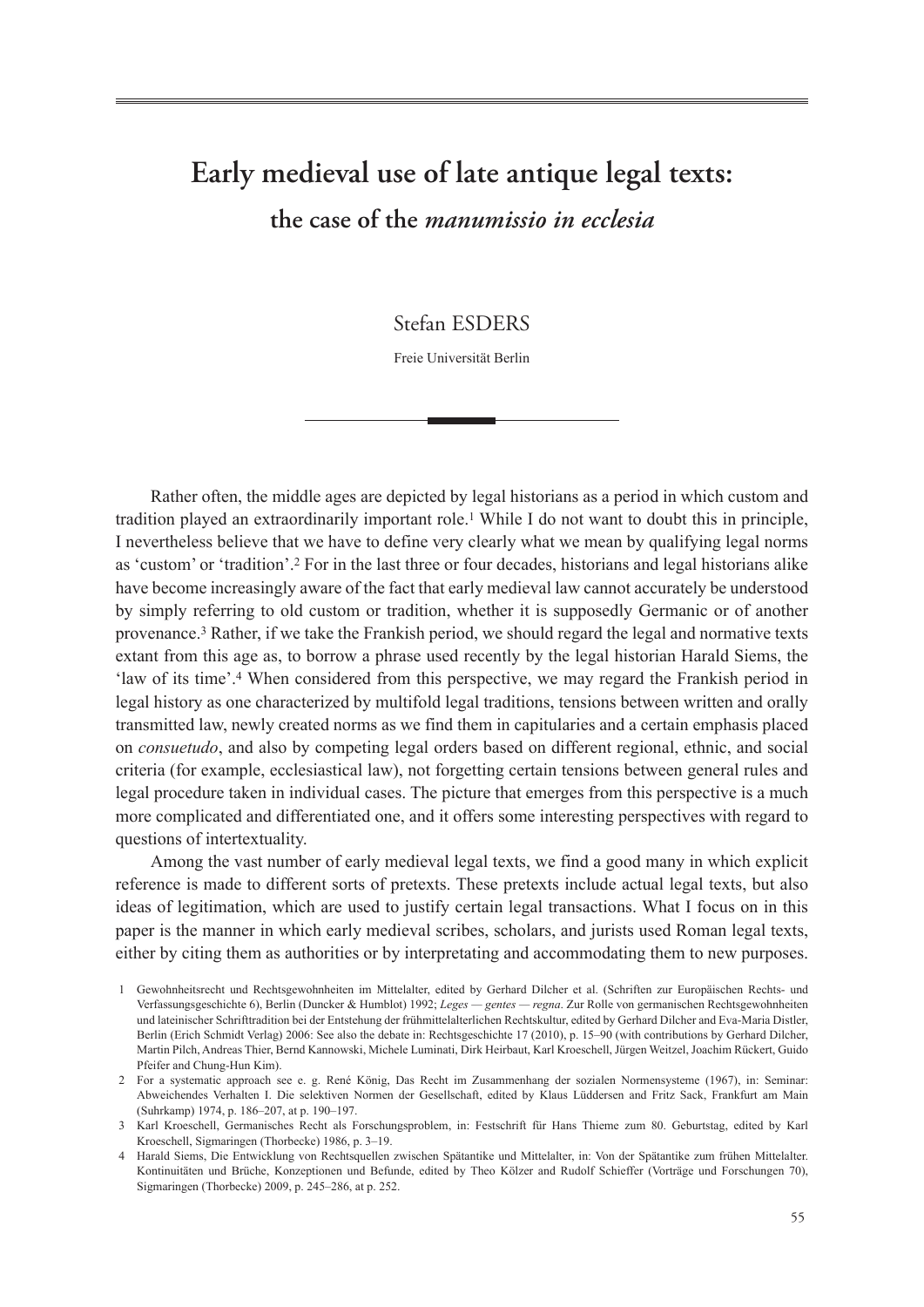For our aim of investigating inter-, cross-, and paratextual relations in early medieval legal texts, it is revealing to focus on a corpus of texts relating to an individual legal institute that was created in the late Roman period but became extraordinarily important in the middle ages: the manumission of slaves conducted in the church—the so-called *manumissio in ecclesia*. In what follows, I shall deal with a series of texts on ecclesiastical manumission, which were written between the fourth and the ninth centuries. By citing them in a roughly chronological order, we may observe a continuous process of reinterpreting this legal institute by making use of intertextual references. However, before going into more detail, it seems worthwhile to start with a few general remarks on the very nature of the legal institute in question.

## **1. General features of the late Roman** *manumissio in ecclesia*

The *manumissio in ecclesia* may not be a typical case in point, but it is highly significant when it comes to investigating intertextuality, for it holds an intermediate position between two different legal orders—those of the state and of the church, to put it very broadly. When considered from the perspective of Roman legal tradition, the practice of manumission in a church appears as a special case of manumitting slaves within Roman society. During the earlier Roman period, it had been necessary to set slaves free in a lawful manner in public at the forum and in the presence of a magistrate, for the slave became a free man and potentially a citizen.5 This is why Roman magistrates had become involved in the procedure of manumission. However, in the early fourth century, the Roman emperor Constantine issued a series of laws allowing manumission of slaves in a church, if the act of manumission was based on religious motivation and a bishop and clerics were present in the legal procedure which was conducted in the church. Due to Constantine's legislation, it was now possible to become a Roman citizen in the church. The clerics involved in the procedure thus acted as in the capacity of state officials who exercised control on the preservation of public order.

We can detect some potential for conflict in this authority attributed to clerical and lay officials. This potential may have been even larger, for manumitting slaves had already been regarded as a pious deed in early Christianity.6 Many bishops encouraged their Christian communities to manumit their slaves, and this was, of course, one reason why Constantine acknowledged carrying out lawful manumissions in churches. However, piety provided an entirely new motivation for the practice of manumission, for it placed the entire procedure of manumission into a new framework of reference, which raised the following very important, fundamental questions:

1. Was manumission, when conducted in a church, simply a normal act of manumission? Or was it rather a pious deed, which could not have been carried out in the presence of secular officials?

2. What did manumission in a church mean to a slave? Would his new status as a free man also have religious implications? For example, was it necessary that a slave, who became manumitted within a church, would also have to become a Christian? And did manumission in church have an impact on the freedman's relationship with his former owner or towards the church, which had been responsible as an institution for him being manumitted?

3. Was manumission in the church, when it took place with bishops and clerics involved, a

<sup>5</sup> Max Kaser, Das römische Privatrecht, Vol. 1: Das altrömische, das vorklassische und das klassische Recht (Handbuch der Altertumswissenschaft X, 3.3.1), 2nd ed. Munich (C. H. Beck) 1971, p. 298–301; Id., Das römische Privatrecht, Vol. 2: Die nachklassischen Entwicklungen (Handbuch der Altertumswissenschaft X, 3.3.2), 2nd ed. Munich (C. H. Beck) 1975, p. 134.

<sup>6</sup> James Albert Harrill, The Manumission of Slaves in Early Christianity (Hermeneutische Untersuchungen zur Theologie 32), Tübingen (Siebeck) 1998.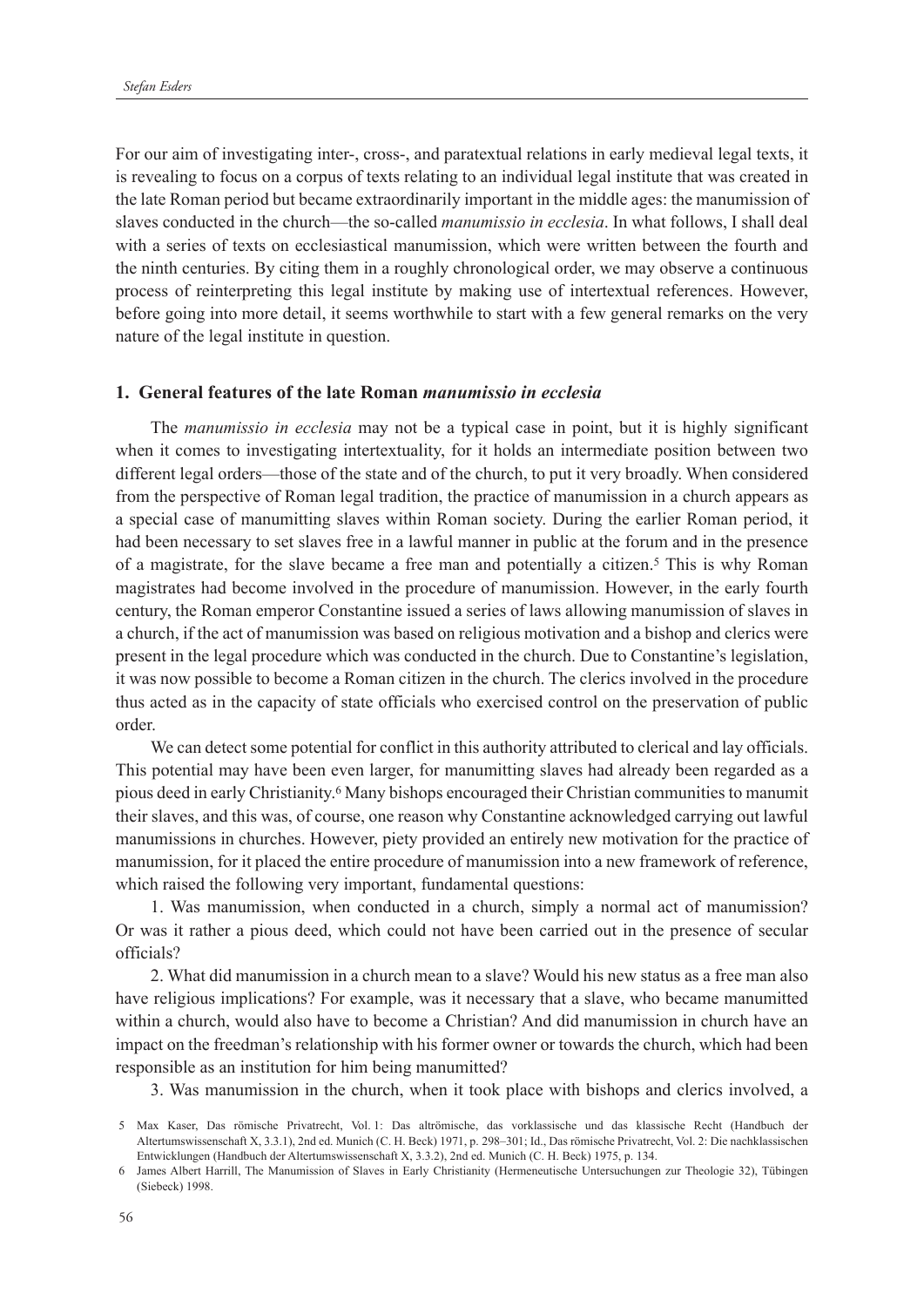holy rite or some kind of sacrament?

4. Finally, did Roman law, which had for centuries been characterised by a strict separation between *ius* and *fas*, between religious and secular law, become more transcendentally based by religiously motivated legal acts such as manumission in church?

# **2. Constantine's legislation on manumission in church: Intentions, regulations, and transmission**

We have every reason to doubt that the emperor Constantine was already aware of all of the conflict, tension and consequence inherent in this new legal institute when he allowed manumission to be carried out in churches as a valid legal act, which would have to be acknowledged by the state and its officials. Rather, we should think of the situation as fairly 'open' in the fourth century, and that was some time before people became fully aware of the complicated nature of manumission in church.

These tensions provide a good starting point for investigating the manner in which late antique and early medieval 'jurists' dealt with it. In order to trace this, we first must clarify which texts on manumission in churches were available to these jurists. In what is thus far the only monograph devoted to *manumissio in ecclesia*, published in 1965, the Italian legal historian Fabrizio Fabbrini has shown that Constantine's legislation on manumission in churches originally comprised many more laws or decrees than are still extant today—approximately five.7 It is important to note this because of these texts, Sozomen, writing in the earlier fifth century, still mentioned three as being extant in his own time,<sup>8</sup> but only one or two were transmitted to the early middle ages.<sup>9</sup> The ongoing process of contextualizing and canonizing Constantine's imperial laws had already begun in late antiquity, when some of these laws became part of the large legal codification projects inaugurated by emperors Theodosius II and Justinian in the fifth and sixth centuries. In the Thedodosian code, published in 438,10 only one piece of Constantine's legislation on manumission in churches was included and placed under a special heading *De manumissionibus in ecclesia*.11 In Justinian's code, which was published twice in 529 and 533/34 (the second edition still being extant today), manumission was included under the title *De his qui in ecclesiis manumittantur*; however, in this there is—in addition to the first text, which is also extant in the Theodosian code—another legal provision issued by Constantine on manumission in churches.12

Before becoming closer acquainted with the contents of both constitutions, it seems rather beneficial to first examine their position in each legal code separately. In the Theodosian code, the title regarding manumission in churches is positioned in book four, where laws and decrees on Roman citizenship are found, on making testaments, and on the manumission of slaves in general; that is, book four is centred around issues of civil law in a very general sense. By contrast,

<sup>7</sup> Fabrizio Fabbrini, La *manumissio in ecclesia* (Università di Roma, Pubblicazioni dell'Istituto di diritto Romano e dei diritti dell'Oriente mediterraneo 40), Milan (A. Giuffrè) 1965, p. 48–52; see also Hans Langenfeld, Christianisierungspolitik und Sklavengesetzgebung der römischen Kaiser von Konstantin bis Theodosius II. (Antiquitas I, 26), Bonn (Habelt) 1977, p. 11–31; Timothy D. Barnes, Constantine and Eusebius, Cambridge/Mass. (Harvard University Press) 1981, p. 50–51.

<sup>8</sup> Sozomenos, Historia ecclesiastica I, 9, 6, edited and translated (into German) by Günther Christian Hansen, Vol. I (Fontes Christiani 73/1), Turnhout (Brepols) 2004.

<sup>9</sup> See also Simon Corcoran, The Empire of the Tetrarchs. Imperial Pronouncements and Government AD 284–324, Oxford (Oxford University Press) 2nd edition 2000, p. 12 and 167.

<sup>10</sup> On the compilation of the Theodosian code see John F. Matthews, Laying down the Law. A Study of the Theodosian Code, New Haven, London (Yale University Press) 2000, p. 55–84, and A. J. Boudewijn Sirks, *The Theodosian Code. A Study* (Studia Amstelodamensia, Studies in Ancient Law and Society 39), Friedrichsdorf (Editions du Quatorze Septembre) 2007, p. 109–197.

<sup>11</sup> Cod. Theod. IV, 7 (below, n. 23).

<sup>12</sup> Cod. Iust. I, 13 (below, n. 20).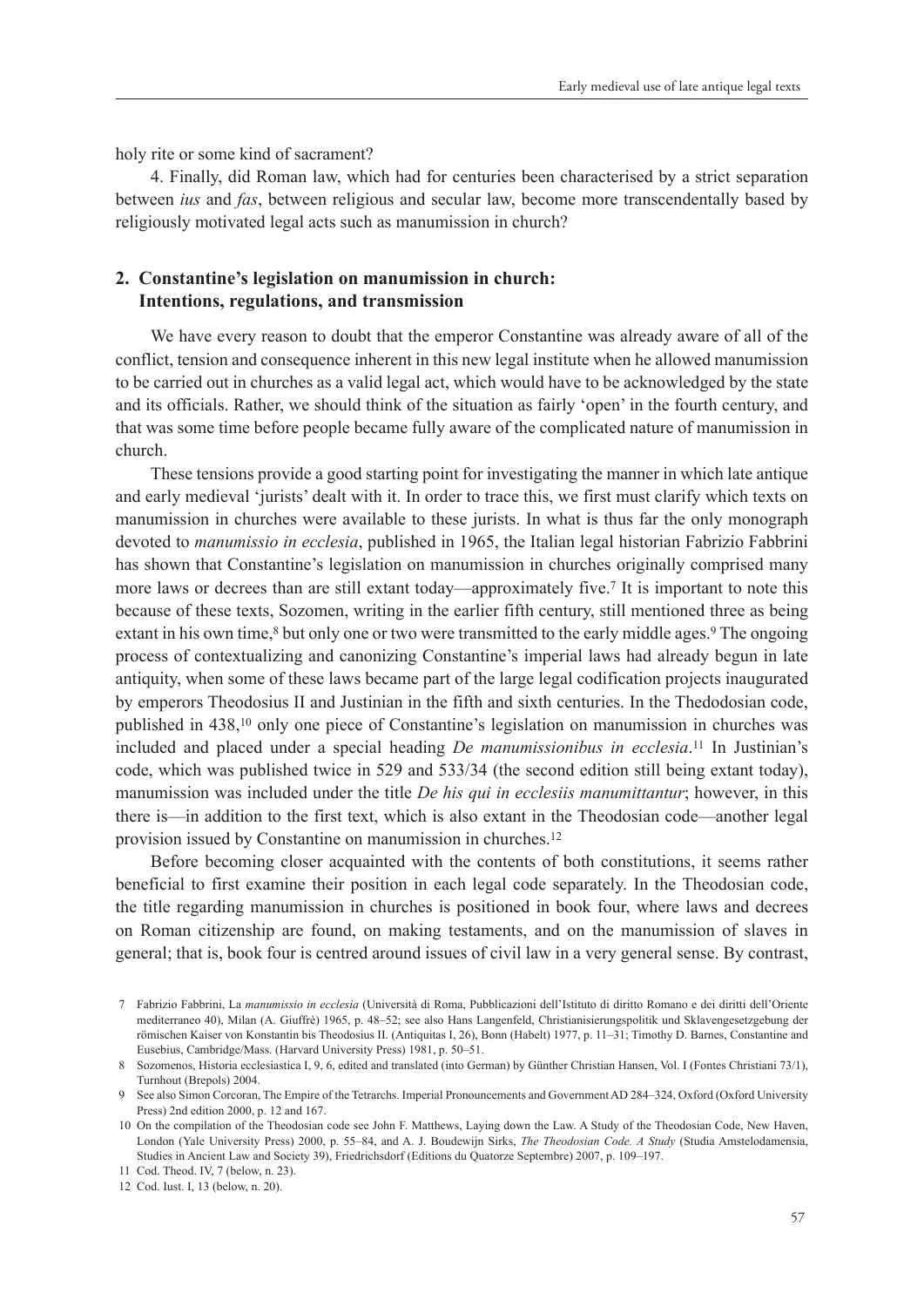in Justinian's code, the title *De his qui in ecclesiis manumittantur* is found in book one, which is exclusively devoted to ecclesiastical matters. This is one of the most striking differences between the Thedosian and the Justinianic law codes: the ecclesiastical laws, which were collected in book sixteen, the last book of the Theodosian code, now formed book one in Justinian's code. Justinian believed the church to be so important that he placed ecclesiastical laws in a very programmatic fashion at the very beginning of his code,<sup>13</sup> which fits rather characteristically with the general features of his religious, ecclesiastical, and legal policies.14 Thus, the title on manumission in the churches, which Theodosius II had located within civil law, now became relocated by Justinian's jurists within ecclesiastical law that ought to be warranted by the state. By having laws included in his code, Justinian wanted to give them the force of a general constitution.15 Thus, the question of how a legal text was contextualized must be asked for the late Roman period, with regard to the publication of imperial decrees and their incorporation into legal compilations, thereby marking two different stages within this process. These compilations were to become particularly important, for what in the middle ages became conceived as 'Roman' law was basically a set of regulations transmitted within the legal codes and their abbreviated versions. Only very few legal texts were transmitted outside of these codes.16

Now, in the early medieval West, it was the Theodosian code that was eventually transmitted in different and epitomized versions, whereas the Justinianic code was largely unknown in the West before the twelfth century.<sup>17</sup> This implies that of the Constantinian laws on manumission in churches, the number of which had been reduced to one or two in the late Roman law codes, only a single one was known in the early medieval West.

Before analysing the use of this text, the contents of Constantine's laws on manumission in churches must be remarked upon.18 In the older law, issued to bishop Protogenes in the year 316 and solely preserved in the Justinianic Code, it is emphasised that the emperor had already earlier granted the right to owners of slaves to manumit them in churches.19 The given pretext in fact implies that a first law of Constantine's, which is no longer extant, had probably already been issued in 313. Now, in 316, the emperor stated that ecclesiastical manumission was to be conducted in the presence of the people, the *populus*, and the higher clerics, presumably the bishops. The clergy should act as witness 'for the purpose of having a memorial of the act', and for this reason a written document had to be subscribed by the bishops as a record of the manumission conducted.20 However, the wording here sounds astonishingly 'un-juristic'. The bishops were encouraged to warrant the procedure in whatever manner they desired, provided that some kind of written evidence documenting their

14 On this, see most recently Hartmut Leppin, Justinian. Das christliche Experiment, Stuttgart (Klett) 2011, p. 92–125.

<sup>13</sup> Detlef Liebs, Roman law, in: Late Antiquity: Empire and Successors A.D. 425–600 (The Cambridge Ancient History XIV), edited by Averil Cameron, Bryan Ward-Perkins and Michael Whitby, Cambridge (Cambridge University Press) 2000, p. 238–259, at p. 247–249.

<sup>15</sup> See Caroline Humfress, Law and Legal Practice in the Age of Justinian, in: The Cambridge Companion to the Age of Justinian, edited by Michael Maas, Cambridge (Cambridge University Press) 2005, p. 161–185, at p. 163.

<sup>16</sup> For Gaul, see the valuable survey by Detlef Liebs, Römische Jurisprudenz in Gallien (2. bis 8. Jahrhundert) (Freiburger rechtsgeschichtliche Abhandlungen N. F. 38) Berlin (Duncker & Humblot) 2002, p. 182–268.

<sup>17</sup> Detlef Liebs, Die im spätantiken Gallien verfügbaren römischen Rechtstexte. Literaturschicksale in der Provinz zwischen dem 3. und 9. Jahrhundert, in: Recht im frühmittelalterlichen Gallien. Spätantike Traditionen und germanische Wertvorstellungen, edited by Harald Siems, Karin Nehlsen-v. Stryk and Dieter Strauch (Rechtsgeschichtliche Schriften 7), Cologne (Böhlau), p. 1–28.

<sup>18</sup> See Elisabeth Hermann-Otto, *Ecclesia in re publica*. Die Entwicklung der Kirche von pseudostaatlicher zu staatlich inkorporierter Existenz, Stuttgart (Franz Steiner Verlag) 1980, p. 207–260; Langenfeld, Christianisierungspolitik und Sklavengesetzgebung (above, n. 7), p. 11–31. 19 For the law's date, see Corcoran, The Empire of the Tetrarchs (above, n. 9), p. 307.

<sup>20</sup> Cod. Iust. I, 13 (*De his qui in ecclesiis manumittantur*) 1: *Imperator Constantinus A. ad Protogenem episcopum. Iam dudum placuit, ut in ecclesia catholica libertatem domini suis famulis praestare possint, si sub adspectu plebis adsistentibus Christianorum antistitibus id faciant, ut propter facti memoriam vice actorum interponatur qualiscumque scriptura, in qua ipsi vice testium signent. Unde a vobis quoque ipsis non immerito dandae et relinquendae sunt libertates, quo quis vestrum pacto voluerit, dummodo vestrae voluntatis evidens appareat testimonium. D. VI Id. Iun. Sabino et Rufino conss*. [a. 316] (Codex Iustinianus, edited by Paul Krüger [Corpus iuris civilis Vol. II] 9th edition Berlin [Weidmann] 1915, p. 67).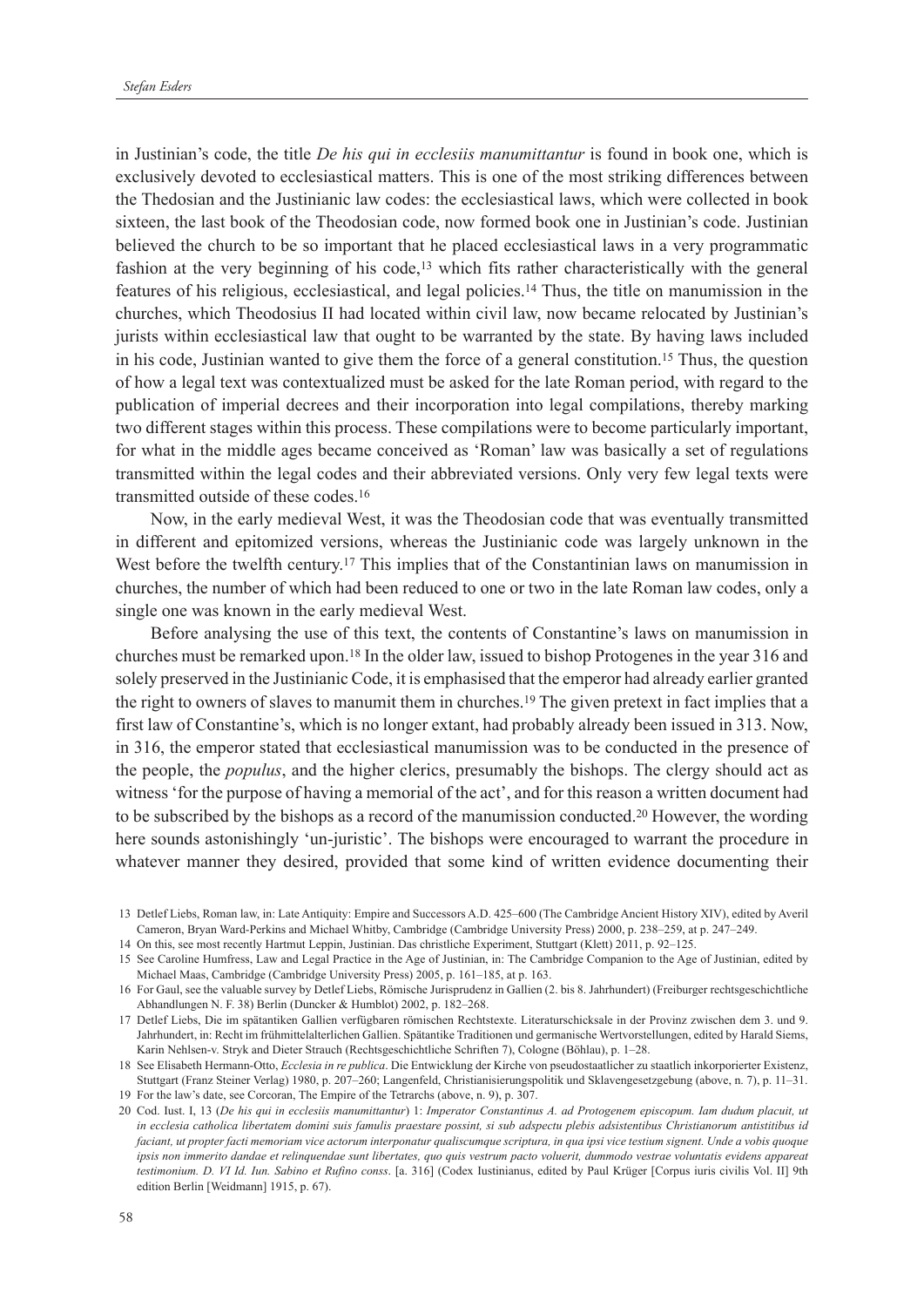will would be produced. This is interesting, because it attests to a deliberate attempt to eliminate formal rules of procedure. Moreover, a special feature of pretextuality in the case of ecclesiastical manumission is the constant reference being made to religious ideas and intentions that contrasts with the *ius strictum*, an aspect to which I shall return later in this article.

However, Constantine's law from 321 became much more important for the development of ecclesiastical manumission from 321 onwards. It was directed to bishop Ossius of Cordoba, one of the emperor's most important ecclesiastical advisers,21 who also had influence on Constantine's legislation.22 In this law, it is pointed out that manumissions in churches had to be initiated *religiosa mente*, that is, by religious motivation, and that such manumissions should have the same legal impact as other procedures of manumission, which were used to bestow Roman citizenship on a former slave. Here, it is also emphasized that manumissions in churches had to take place in the presence of the bishops. In addition, the emperor granted Christian clerics the right to manumit their slaves, and to do so not only in a church, but also by a written or even oral declaration of will, which should be valid even if there were no additional witnesses or other legal formalities.<sup>23</sup> Again, a deliberate dismissal of legal formularities is evident here, for religious intention was regarded as being more relevant.

The first part of this law fits quite well into Constantine's legislation on the veneration of Sunday, which was issued in the same year 321.24 Presumably, manumissions in churches as pious deeds should be carried out on Sundays, whereas other legal proceedings were prohibited from taking place since they came to be regarded as 'worldly affairs'.25 However, Constantine's other decrees on the 'holiness' of Sunday came to be located in different parts of the Theodosian (and Justinianic) code; therefore, the consciousness that his laws on church manumission and on Sunday veneration from 321 had once belonged together was absent in later generations. Thus, their incorporation into legal codes in a way destroyed the possibility of understanding these laws as results of a specific historical situation, or even a special imperial policy. However, at the same time, it provided ground for their new contextualisation.

In fact, the second part of the law of 321 had very little to do with the *manumissio in ecclesia* in the proper sense. Its primary purpose was to entitle clerics to testify, thereby emphasizing that this was a cleric's particular intention, his *voluntas*, which was to be regarded as legally valid, while other legal formalities would matter much less. Although wealthy clerics probably often included the manumission of slaves in their wills, this had little to do with the first part of the law in juristic terms. However, the fact that both things were combined in one law would become relevant for

<sup>21</sup> On Ossius as a church politician, see Victor Cyril de Clercq, Ossius of Cordova. A contribution to the history of the Constantinian period, Washington (Catholic University of America Press) 1954.

<sup>22</sup> Corcoran, The Empire of the Tetrarchs (above, n. 9), p. 167 and 262 supposes that Constantine's law may have been issued in response to Ossius' *suggestion*.

<sup>23</sup> Codex Theodosianus IV, 7 (*De manumissionibus in ecclesia*) 1: *Imp. Constant(inus) A. Hosio ep(iscop)o. Qui religiosa mente in ecclesiae gremio servulis suis meritam concesserint libertatem, eandem eodem iure donasse videantur, quo civitas Romana sollemnitatibus decursis dari consuevit; sed hoc dumtaxat his, qui sub aspectu antistitum dederint, placuit relaxari. Clericis autem amplius concedimus, ut, cum suis famulis tribuunt libertatem, non solum in conspectu ecclesiae ac religiosi populi plenum fructum libertatis concessisse dicantur, verum etiam, cum postremo iudicio libertates dederint seu quibuscumque verbis dari praeceperint, ita ut ex die publicatae voluntatis sine aliquo iuris teste vel interprete competat directa libertas. Dat. XIIII Kal. Mai. Crispo II et Constantino II Conss*. (Theodosiani libri XVI cum Constitutionibus Sirmondianis et Leges Novellae ad Theodosianum pertinentes, edited by Theodor Mommsen and Paul M. Meyer, Berlin [Weidmann] 1905, p. 179).

<sup>24</sup> For examples, see as part of this Cod. Theod. II, 8 (*De feriis*), 1: *Sicut indignissimum videbatur diem solis veneratione sui celebrem altercantibus iurgiis et noxiis partium contentionibus occupari, ita gratum ac iucundum est eo die quae sunt maxime votiva conpleri. Atque ideo emancipandi et manumittendi die festo cuncti licentiam habeant et super his rebus acta non prohibeantur*. (Theodosiani libri [above, n. 23], p. 87).

<sup>25</sup> For example, see Franz Joseph Dölger, Die Planetenwoche der griechisch-römischen Antike und der christliche Sonntag, in: Id., Antike und Christentum. Kultur- und religionsgeschichtliche Studien, Vol. 6, Münster (Aschendorff) 1950, p. 202–238; Klaus Martin Girardet, Vom Sonnen-Tag zum Sonntag. Der *dies solis* in Gesetzgebung und Politik Konstantins des Großen, in: Zeitschrift für antikes Christentum 11 (2007), p. 279–310.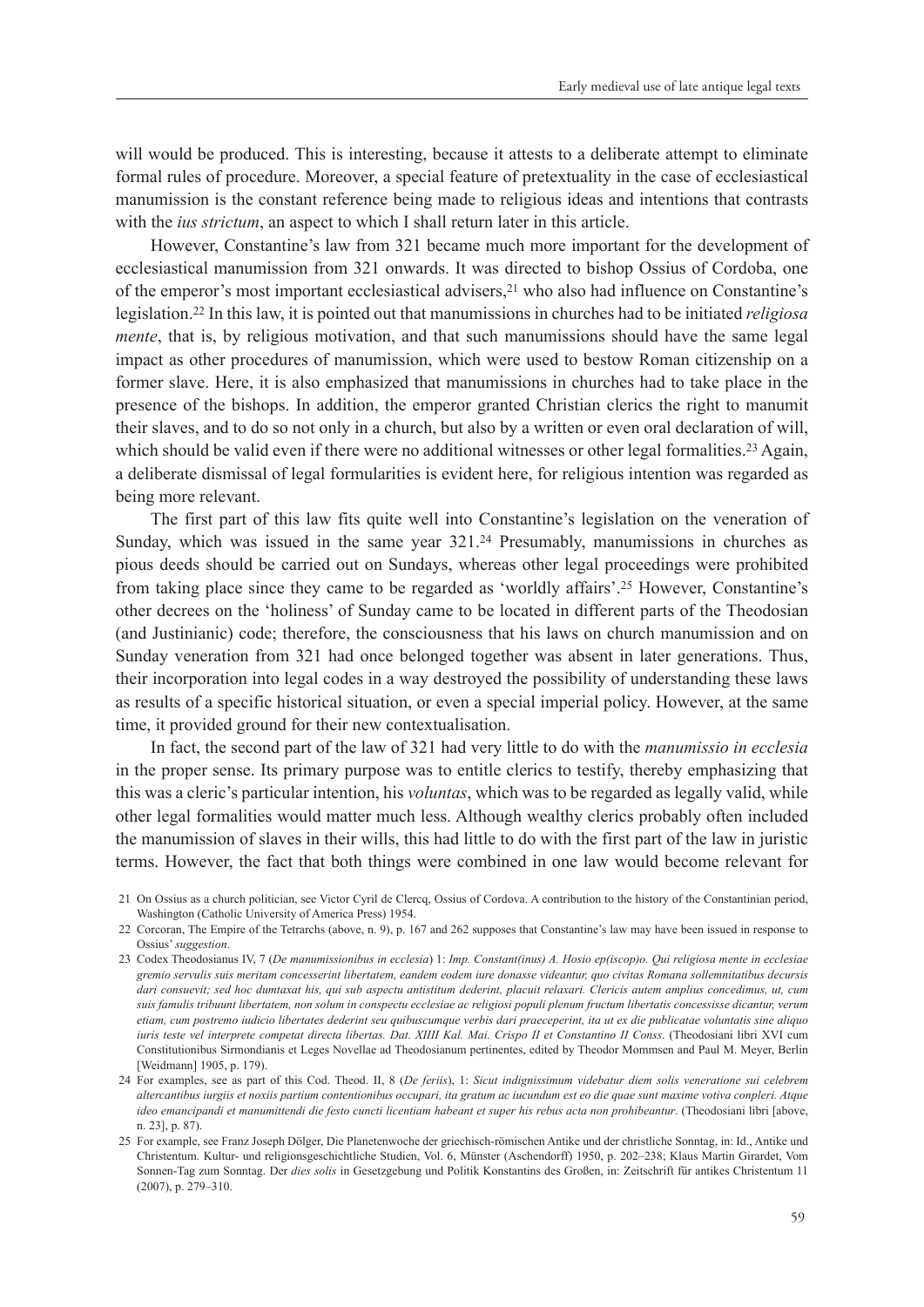the law's reception in the early medieval period, as shall be evident subsequently. The argument that one's will was more important than legal formalities could be aligned to the argument that manumission in churches should have a religious motivation (*religiosa mente*).

#### **3. Ecclesiastical manumission in early medieval legal texts**

Now, if the 'afterlife' of Roman law in the early medieval period is examined,<sup>26</sup> it seems that for the development of slave manumission in post-Roman times two things were particularly important. Firstly, it was generally known that it had been Constantine, the first Christian emperor, who introduced slave manumission in churches as a legally valid act. Secondly, for the enactment of the manumission of slaves in churches, certain procedures were shaped by custom, since such manumissions took place time and again. However, there were obviously no additional texts available, since the Theodosian code only contained one single law on this issue, the one given by Constantine to bishop Ossius. Thus, in fact, we can observe some kind of discrepancy between the textual basis of church manumission and its actual practice and importance.

As a first expression of this discrepancy, we may regard a title of the *Lex Romana Burgundionum*, a legal compilation of Roman law produced around 500 for the Roman inhabitants in the Burgundian kingdom,<sup>27</sup> who had come under the rule of the Burgundian kings by 470.<sup>28</sup> The chapter on manumission in churches is part of a section on manumission in general (*De libertatibus*)—civil law—and for this reason it is combined with another law dealing with manumission granted by the king. The first text, which is the only one relevant here, stipulated that the civic freedom of manumitted slaves ought to be legally valid. This should apply regardless of whether manumission had been affected by a lawful will or by tablets. Such tablets (Latin *tabulae*) were usually read out in a church according to a manumitter's will, and consequently subscribed by the *sacerdotes*, that is, the bishop together with the priests of an episcopal church or by the priests together with the deacons.29 The Burgundian law's provision refers to a law of Constantine, which, as is stated, had been directed to a bishop called Ossius and eventually become incorporated in the Theodosian code.30 We have already become acquainted with this text. However, as mentioned earlier, there were no details in it concerning the practice of witnessing and subscription, nor was there any involvement of tablets mentioned. Instead, it referred to wills made by clerics. However, in the Burgundian law, using Constantine's law and the Theodosian code as a pretext, it was fixed that even priests and deacons could subscribe such tablets—who, in fact, were not mentioned in Constantine's law as appropriate witnesses. Obviously, this extension of witnessing to clerics had

<sup>26</sup> In general, see Ian N. Wood, The Code in Merovingian Gaul, in: The Theodosian Code. Studies in the Imperial Law of Late Antiquity, edited by Jill Harries and Ian N. Wood, London (Duckworth) 1993, p. 161–177; Harald Siems, Zum Weiterwirken römischen Rechts in der kulturellen Vielfalt des Frühmittelalters, in: *Leges — gentes — regna* (above, n. 1), p. 231–256. For the church, see also Carl Gerold Fürst, *Ecclesia vivit lege Romana*?, in: Zeitschrift der Savigny-Stiftung für Rechtsgeschichte, Kanonistische Abteilung 61 (1975), p. 17–36.

<sup>27</sup> On the *Lex Romana Burgundionum*, its sources and its composition see Wilfried Roels, Onderzoek naar het gebruik van de aangehaalde bronnen van Romeins Redit in de *Lex romana Burgundionum*, Antwerpen (Vitgeverij de Sikkel N. V.) 1958; see also Friederike Bauer-Gerland, Das Erbrecht der *Lex Romana Burgundionum* (Freiburger rechtsgeschichtliche Abhandlungen NF 23), Berlin (Duncker & Humblot) 1995, p. 23–34; Liebs, Römische Jurisprudenz in Gallien (above, n. 16), p. 176–179.

<sup>28</sup> On the society of the Burgundian kingdom see Reinhold Kaiser, Die Burgunder, Stuttgart (W. Kohlhammer) 2004, p. 75–147.

<sup>29</sup> On the use of tablets in Roman manumission procedure see Elizabeth A. Meyer, Legitimacy and Law in the Roman World. *Tabulae* in Roman Belief and Practice, Cambridge (Cambridge University Press) 2004, p. 207–208 and 233–236.

<sup>30</sup> Lex Romana Burgundionum 3 (*De libertatibus*), [1.] *Libertates servorum propriorum, qui cives efficiuntur, eas esse servandas, quae aut testamento legitimo aut tabulis in ecclesia recitatis secundum mandatum manumissoris subscriptis a sacerdotibus, id est aut episcopo cum presbyteris, aut presbyteris cum diaconibus subscribentibus, firmitatis robor accipiat secundum legem Theodosiani a Constantino principe latam, quae est sub titulo: De manumissionibus in ecclesia, ad Osium episcopum datum*. [2.] *De libertis principis. Liberti Romani natione, a principe manumissi, hac ratione de bonis suis testentur, ut fisco debita medietas reservetur; in cuius hereditate nepotes ex filia succedere non iubentur, secundum Gregoriani leges a Gordiano principe ad Trophimum libertum et Calpurnium militem latas*. (Leges Burgundionum, edited by Ludwig Rudolf von Salis [MGH LL nat. Germ. II, 1] Hanover [Hahnsche Buchhandlung] 1892, p. 127).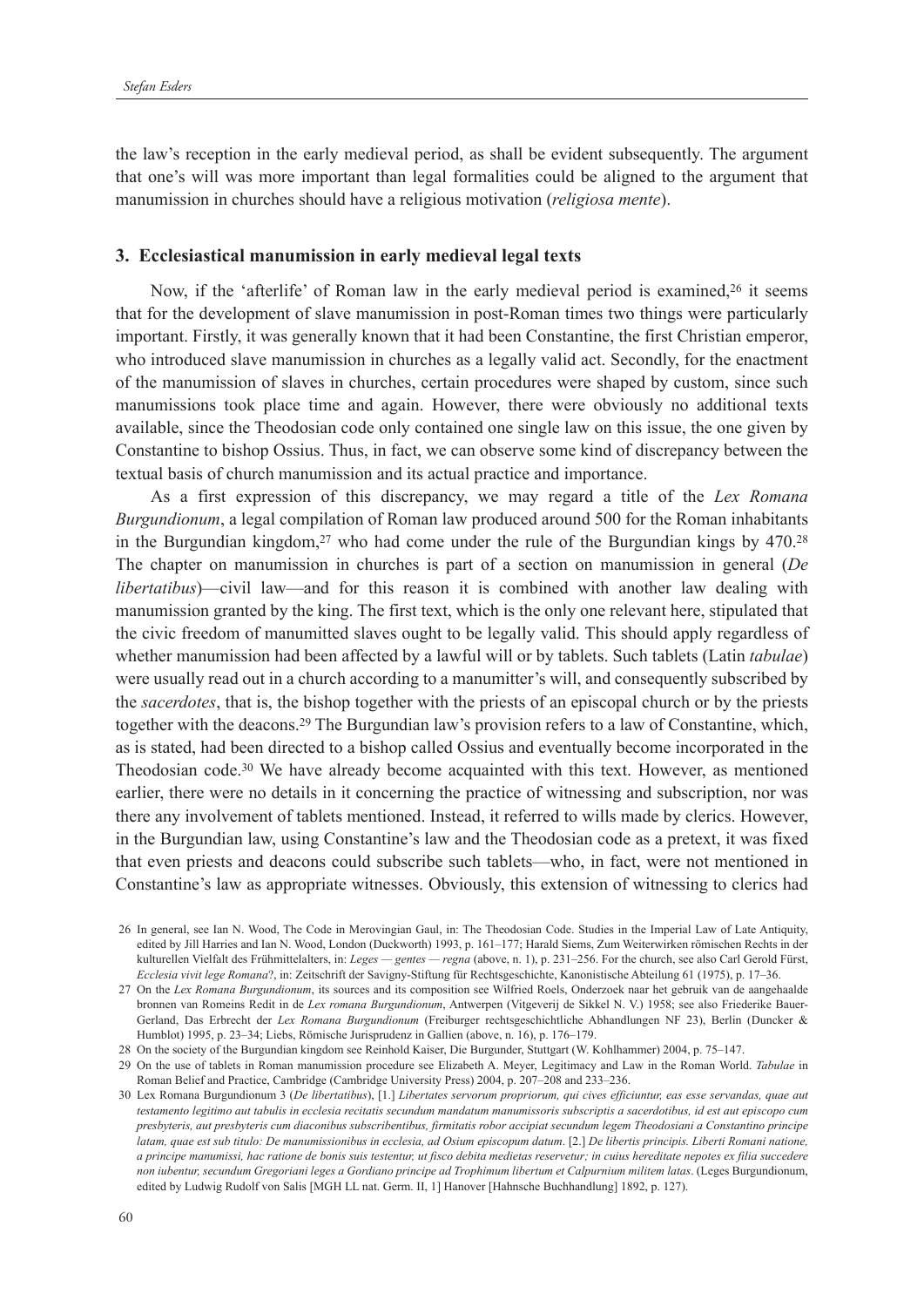become necessary in the meantime due to the growing importance of ecclesiastical manumission, so that the Burgundian king and his jurists began to believe that they should refer to Constantine's law. They certainly knew Constantine and the Theodosian code, perhaps even Ossius of Cordoba. By making reference to the code and to Constantine, they sought to protect Burgundian procedural regulations with the authority of Constantine and of Roman imperial law in general. Burgundian procedure had obviously developed by custom to a certain extent, but custom did not provide sufficient legitimation and this is why the Burgundians were referring to imperial law. As a second important feature relevant to our question, it must be noted that legal texts became authorized by reference to important persons, traditions and older legal texts. In doing so, jurists and lawgivers sought to give more authority to legal norms by making them appear more traditionalistic. This may indicate that legal norms did not have sufficient authority as such, but rather had to be supported by reference to tradition and antiquity. When considered from this perspective, it did not matter very much for the Burgundian jurists that these regulations were not fixed in the Theodosian code.

Moving onward two centuries later, but remaining in Burgundy, we again find reference being made to Constantine with regard to ecclesiastical manumission. According to a formulary preserved in a collection compiled in Northern Burgundy early in the 8th century (with additions dating from the later eighth and early ninth century),  $31$  a pious man manumitted some of his slaves in order to achieve something for the salvation of his soul. 'By observing the provisions given in the laws of Constantine', he bestowed freedom on his slaves in the church of St. Stephen in Bourges in the presence of clerics and notables. It is interesting to note that the manumitter explicitly mentioned different ways of manumitting a slave according to Roman legal practice in order to contrast favourably with this. He had decided to give to his slaves an even better freedom, so that they would be entirely free and *sui iuris*, enjoy full mobility and not be obliged to render any service or payment—neither to him nor to any of his heirs. Instead, they should be Roman citizens, a clause that in this period obviously meant that they would be allowed to make a testimony and themselves be appointed by others as their heirs. The manumitter did not even want to request obedience from this person, in the way a freedman was usually indebted to his patron (the *libertinitatis aut patrocinatus obsequium*).32

While this formulary was referring to Constantine in order to confirm the legal procedure undertaken, the charter's prologue (the *arenga*) employed a very different discourse with other

<sup>31</sup> See Liebs, Römische Jurisprudenz in Gallien (above, n. 16), p. 235–240 and Alice Rio, Legal Practice and the Written Word in the Early Middle Ages: Frankish Formulae, c. 500–1000, Cambridge (Cambridge University Press) 2009, p. 111–112.

<sup>32</sup> Formula Bituricensis 9: *Ingenuitas. In nomine Dei. Quod fecit mensis ille dies tantos, in anno illo, sub illo principe. Ego in dei nomen ille, pertractans casu humani hominum futuri fragilitatis seculi, ut, quando de hac luce migravero, anima mea ante tribunal Christi veniam merear accipere, introiens in ecclesia sancti Sthefani Bitoricas in civitate, ante cornum altaris, in presencia sacerdotum ac venerabilibus adque magnificis vires, quorum numero subter tenentur adnexa,* [lacuna] *vindictaque liberare servos meos his nominibus, illos et illos, de die presente de iugum servitutis mei sub constitucione bone memoriae Constantine legum imperatoris, qua sanxum est, ut omnes, qui sub oculis episcoporum, presbiterorum seo et diaconibus manumittuntur, se in ecclesia sancta catholica* [lacuna]. *Ita ego illi predictus servus meus, animae eorum pro animae meae de meis peccatis liberandum, ipsos eos precipio ab hac die esse bene ingenuos et absolutos, ut, sive vivant, sive agant, in eorum iure et mente consistant, maneant, ubi elegerint, ambulent ubi voluerint, et nulle nulleve heredum hac proheredum meorum post hanc die nullum quicquam debeant servitium nec litimunium, nec libertinitatis aut patrocinatus obsequium eorum nec ad posteritate ipsorum non requiratur. Dum lex Romana declarat, ut, quicumque de servis suis in eis libertatem conferrae voluerit, hoc per tribus modis facire potest, ego ille in ipsos servos meos superius nominatos meliorem libertatem in ipsos pro anime peccatis meis minuandis adfirmare vellio, quia civis Romanus ipsos eos esse precipio, et secundum legum auctoritatis testamentum condere, ex testamentum sub quibuscumque personis succidere valeant, et ut civis Romani porte aperte vivant ingenui. Et quicquid de ipsos procreatum aut natum fuerit, sicut et ipsi ita et illi vivant ingenui et bene obsoluti. Si quis vero, si ullus de heredis aut quoheredibus meis vel quislibet ulla opposita persona ullumque tempore, qui contra hanc ingenuitate, quem ego plenissima volontate mea sana mente pro peccatis meis minuandis scribere vel manu mea adfirmavi et adfirmare rogavi, ulla causacione vel calumnia aut per qualibet modo lite aut tergiversacione generare presumpserit, inprimitus ira Dei, caelestis Trinitatis, incurrat et a liminibus ecclesiarum, a consorcio christianorum extranius et excommunus appareat et cum Dathan et Abiron in profundum inferni dimergatur, et quod petit non vindecit, sed insuper inferat parti cui adtemptabat una cum fisco auri soledos tantos conponat, et presens ingenuitas omni tempore firma permaneat cum stipulatione firmitatis connexa*. (Formulae Merovingici et Karolini aevi, edited by Karl Zeumer [MGH LL Sect. V] Hanover [Hahnsche Buchhandlung] 1886, p. 172).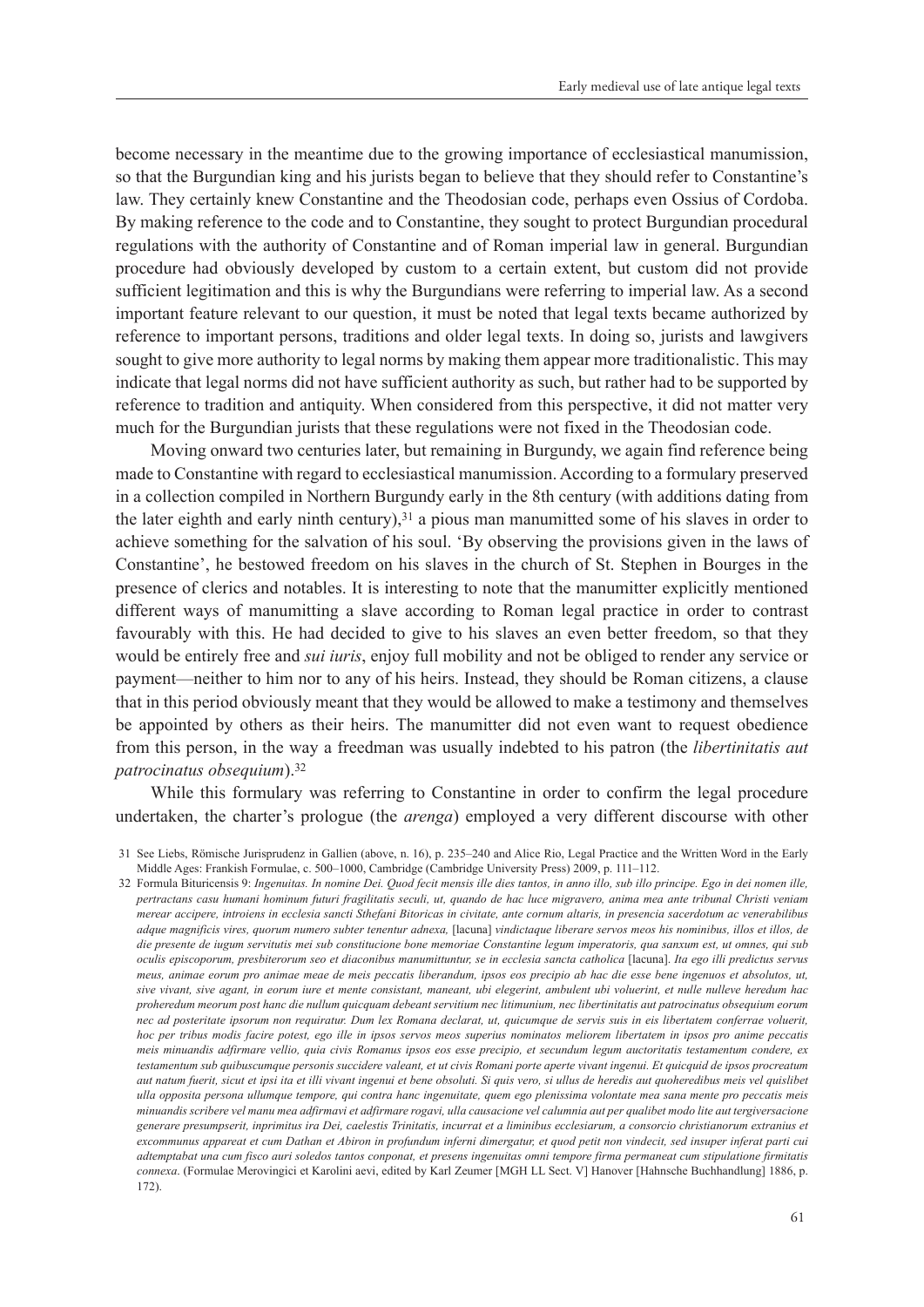intertextual references. Here, reference is made to 'the fragile fate of mankind', to 'the fragility of the coming age' and to 'the last judgment'. In sum, this was referring to a notion of Christian justice that linked one's behaviour on earth with eternal salvation after death. Thus, the manumitter stated that he wanted to set his slaves' souls free in order to deliver his own soul from sins, or at least to diminish the burden imposed on him by his own sins. In the charter's malediction clause, this idea is developed even further: if anyone dared to contradict this charter and to deny his former slaves' freedom in any way, he would not only be obliged to pay a fine to the fisc, but would also incur God's wrath, be excommunicated and be drowned in the depths of hell along with Dathan and Abiron, the old-testament opponents of Moses.<sup>33</sup> Thus, while calling down God's wrath on any contemptor, the charter shows a different hermeneutical approach in order to safeguard a maximum assurance of salvation. Thus, this formulary is much more radical than other formularies for the manumission of slaves that have survived in early medieval collections, and which grant a much more limited liberty to freedmen in accordance with Roman law.34 This shows another interesting feature when dealing with these texts: a Christian discourse, based on the will of a person who wants to achieve religious salvation, could push aside Roman legal tradition while referring to it at the same time: the charter was referring to Roman law with regard to procedure, while the charter's contents in fact marked a deliberate departure from Roman legal tradition.

References are also made to Roman law combined with a deliberate alteration of Roman legal practice in the Ripuarian law, a legal compilation made for the people living in the Rhineland sometime in the seventh century.<sup>35</sup> This compilation pays special attention to the Frankish king and the church. In one passage, the practice of ecclesiastical manumission was defined by the use of written tablets (*tabulae*), which at first sight reminds us of the text quoted from the lex Romana Burgundionum. Those freedmen who had been manumitted by the use of *tabulae* in a church now came to be called *tabularii*, and the provision refers repeatedly to Roman law, according to which the church is said to live quite generally (*ecclesia vivit lege Romana*). However, despite this reference, again there are legal provisions that appear to have been quite contrary to Roman law. For a slave who was manumitted in a church was destined to be subjected to the legal patronage of that church in which his manumission had taken place. The freedman and all his offspring should remain under ecclesiastical patronage for their entire lives,36 meaning that they would be subjected to ecclesiastical jurisdiction and have to render all amounts they were obliged to pay (to their

- 34 On the formula's sources see Liebs, Römische Jurisprudenz in Gallien (above, n. 16), p. 238.
- 35 On the date and purpose of the Ripuarian law code, see Franz Beyerle, Zum Kleinreich Sigiberts III. und zur Datierung der *Lex Ribuaria*, in: Rheinische Vierteljahrsblätter 21 (1956), p. 357–361; Eugen Ewig, Die Stellung Ribuariens in der Verfassungsgeschichte des Merowingerreiches (1969), in: Id., Spätantikes und fränkisches Gallien. Gesammelte Schriften (1952–1973) (Beihefte der Francia 3), Vol. 1, Zurich (Artemis) 1976, p. 450–503; Hubert Mordek, Die Hedenen als politische Kraft im austrasischen Frankenreich, in: Karl Martell in seiner Zeit, edited by Jörg Jarnut, Ulrich Nonn and Michael Richter (Beihefte der Francia 37) Sigmaringen 1994, p. 345–366; Matthias Springer, *Riparii* — Ribuarier — Rheinfranken nebst einigen Bemerkungen zum Geographen von Ravenna, in: Die Franken und die Alemannen bis zur 'Schlacht bei Zülpich' [496/97], edited by Dieter Geuenich (Reallexikon der germanischen Altertumskunde, Ergänzungsband 19), Berlin, New York (de Gruyter) 1998, p. 200–269, at p. 224–228.

<sup>33</sup> On early medieval malediction clauses, see Hans Voltelini, Die Fluch- und Strafklauseln mittelalterlicher Urkunden und ihre antiken Vorläufer, in: Mitteilungen des Instituts für Österreichischen Geschichtsforschung, Ergäzungsband 11 (1929) p. 64–75 and Joachim Studtmann, Die Pönformel der mittelalterlichen Urkunden, in: Archiv für Urkundenforschung 12 (1932), p. 251–374.

<sup>36</sup> Lex Ribuaria 61 (58) (*De tabulariis*), 1: *Hoc etiam iubemus, ut, qualiscumque francus Ribvarius servum suum pro animae suae remedium seu pro pretium secundum legem romanam liberare voluerit, ut eum in ecclesia coram presbyteris et diaconibus seu cuncto clero et plebe in manu episcopi servo cum tabulas tradat, et episcopus archidiacono iubeat, ut ei tabulas secundum legem Romanam, quam ecclesia vivit, conscribere faciat; et tam ipse quam et omnis procreatio eius liberi permaneant, et sub tuitione ecclesiae consistant vel omnem reditum status eorum ecclesiae reddant. Et nullus tabularium denariare ante regem praesumat. Quod si fecerit, ducentos solidos culpabilis iudicetur et nihilominus ipse tabularius et procreatio eius tabularii persistant, et omnis reditus status eorum ad ecclesiam reddant; et non aliubi quam ad ecclesiam, ubi relaxati sunt, mallum teneant. Quod si quis tabularium seu ecclesiasticum homine contra episcopum defensare voluerit, 60 solid. culpabilis iudicetur, et insuper hominem cum omnibus rebus suis ecclesiae restituat. Quia inlicitum esse dicimus, quod dudum ecclesiis concessimus, iterum ab ecclesiis revocare. Nemo servum ecclesiasticum absque vicarium libertum facere presumat. Tabularius autem, qui absque liberis discesserit, nullum alium quam ecclesiam relinquat heredem* (Lex Ribuaria, edited by Franz Beyerle and Rudolf Buchner [MGH LL nat. Germ. III, 2] Hanover [Hahnsche Buchandlung] 1954, p. 108–112).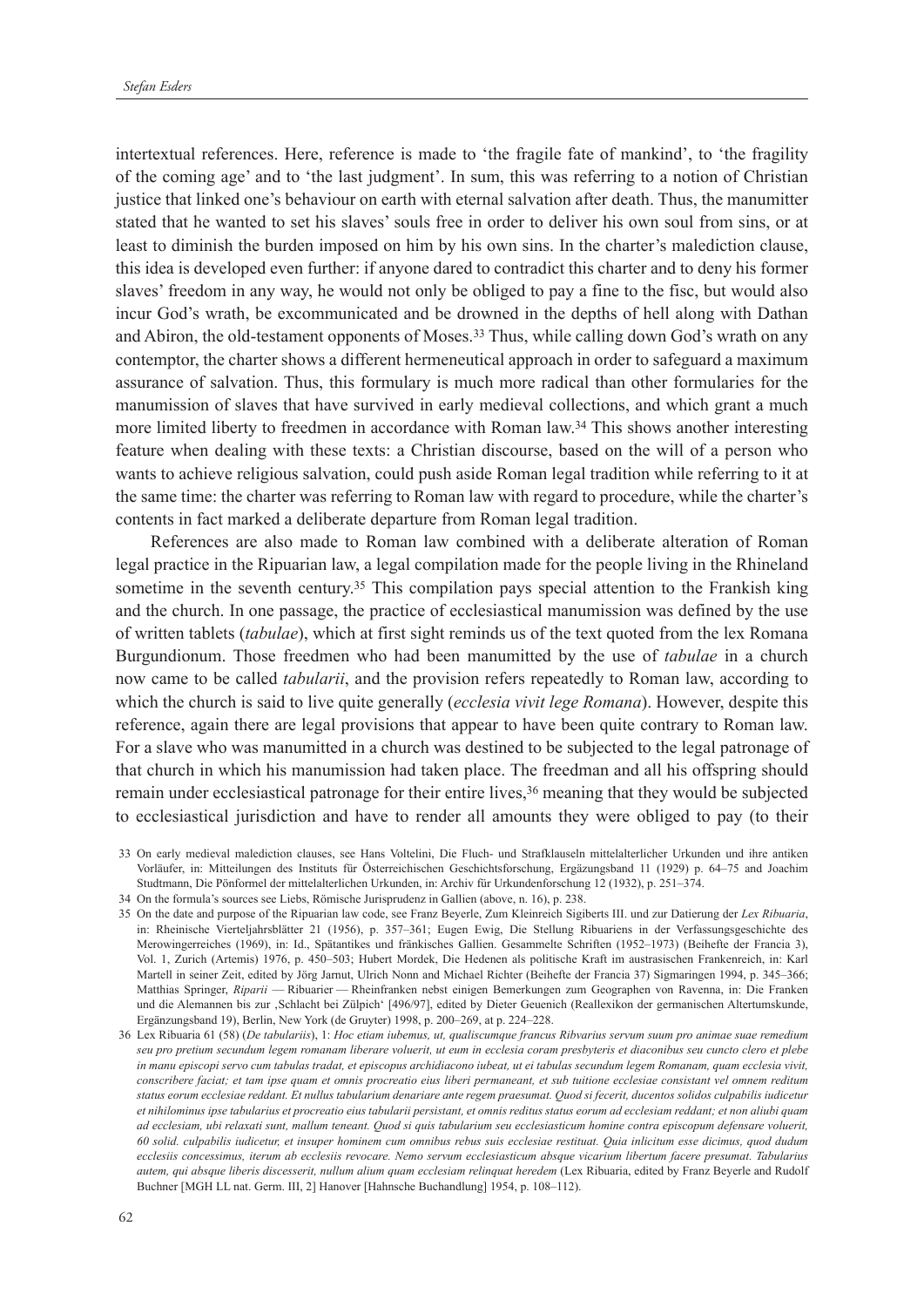manumitter as patron) to the saint of the church in which manumission had taken place. Moreover, it was fixed that no-one could bestow on such *tabularii* a higher degree of freedom in the presence of the king and that Roman citizenship could not be granted to them. This implied that manumission in the church and Roman citizenship had been entirely separated and would have nothing to do with each other in the future—in fact this was the exact opposite of what Constantine had decreed in his law addressed to bishop Ossius. In Roman law, a manumitted slave and his offspring remained under the patronate of his manumitter. However, in Ripuarian law it is stated that carrying out manumission in a church should have a profound impact on the patronage of the freedman. In the long term, this led to the formation of a special group of church dependents, the *censuales*. 37

We can find an explanation for this shift by taking into account what contemporary churchmen argued, namely that if manumission was carried out with a religious motivation, the church had to guarantee that this religious motivation could be put into effect. The process was strongly influenced by the fact that slaves were quite often manumitted in churches in order to pray and care for their manumitter's soul and *memoria*. It was an old Roman tradition that freedmen became obliged to do this,38 but in the early middle ages memorial practice was bestowed on the institution of the church.39 It is for this reason that the very church where manumission was put into effect with the help of clerics claimed patronage over the former slaves. Seen from this perspective, churchmen could argue that manumission in a church involving bishops and clerics was a holy rite, almost a sacrament, quite comparable to baptism.<sup>40</sup> At the second council of Mâcon in 585, two bishops called for ecclesiastical support to protect all freedmen who had been manumitted in a church. This was directed against the power of malevolent judges, who obviously sought to challenge their freedom. It is dishonourable, they argued, that a person who had been lawfully manumitted from slavery would be treated so unjustly. The bishops who were present at the council responded that it was just to protect those who had sought the protection of the immortal church, the *patrocinium immortalis ecclesiae*. Therefore, for this reason, the bishop should be responsible as judge for all freedmen who had been manumitted in a church.41 The Ripuarian law obviously echoed this intention to place all freedmen, who had been given their freedom in a church as a consequence of a religious act, under the patronate of the church and its saint, while the bishop should act as the saint's representative on earth. This had not been conceivable under Constantine, as in the fourth century there was not yet a wide-ranging cult of saints. However, all things changed profoundly by

<sup>37</sup> Stefan Esders, Die Formierung der Zensualität. Zur kirchlichen Transformation des spätrömischen Patronatswesens im früheren Mittelalter (Vorträge und Forschungen, Sonderband 54), Ostfildern (Thorbecke) 2010, p. 50–60.

<sup>38</sup> See Detlef Liebs, Ewiges Gedenken durch freigelassene Sklaven. Römisches Recht und römische Sitten, in: Leben nach dem Tod. Rechtliche Probleme im Dualismus: Mensch — Rechtssubjekt, edited by Andrzej Gulczynski, Graz (Leykam) 2010, p. 49–65.

<sup>39</sup> Michael Borgolte, *Felix est homo ille, qui amicos bonos relinquit*. Zur sozialen Gestaltungskraft letztwilliger Verfügungen am Beispiel Bischof Bertrams von Le Mans (616), in: Festschrift für Berent Schwineköper zu seinem siebzigsten Geburtstag, edited by Helmut Maurer and Hans Patze, Sigmaringen (Thorbecke) 1982, p. 5–18; Id., Freigelassene im Dienst der Memoria. Kulttradition und Kultwandel im Übergang von der Antike zum Mittelalter, in: Frühmittelalterliche Studien 17 (1983), p. 234–250.

<sup>40</sup> On this parallel, see the interesting remarks by Verena Stadler-Labhart, Freilassung und Taufe in ihren Berührungspunkten, in: Festschrift Karl Siegfried Bader, edited by Ferdinand Elsener and Wilhelm Heinrich Ruoff, Zurich (Schulthess) 1965, p. 455–468 (although it largely focuses on a later period).

<sup>41</sup> Council of Mâcon II (585), c. 7: *Dum postea universo coetui secundum consuetudinem recitata innotescerent, Praetextatus et Pappolus viri beatissimi dixerunt: Decernat itaque et de miseris libertis vestrae auctoritatis vigor insignis, qui ideo plus a iudicibus affliguntur, quia sacris sunt commendati ecclesiis, ut, quas se quispiam dixerit contra eos actionis habere, non audeat eas magistratui contradere, sed in episcopi tantum iudicio, in cuius presentia litem contestans quae sunt iusticie ac veritatis, audiat. Indignum est enim, ut hii, qui in sacrosancta ecclesia iure noscuntur legitimo manumissi, aut per epistolam aut per testamentum aut per longinquitatem temporis libertatis iure fruuntur, a quolibet iniustissime inquietentur. Universa sacerdotalis congregatio dixit: Iustum est, ut contra calumniatorum omnium versutias defendantur, qui patrocinium immortalis ecclesiae concupiscunt et, quicumque a nobis de libertis latum decretum superbiae nisu praevaricare temtaverit, inreparabile damnationis suae sententiam feriatur. Sed si placuerit episcopo, ut secum ordinarium iudicem aut quemlibet alium saecularem in audientiam arcessiret, cum libuerit, fiat, ut nullus alius audeat per causas transire libertorum nisi episcopus, cuius interest, aut his, cui idem audiendum tradiderit*. (Concilia aevi Merovingici, edited by Friedrich Maassen [MGH LL Sect. III, Conc. I] Hanover [Hahnsche Buchhandlung] 1892, p. 167–168).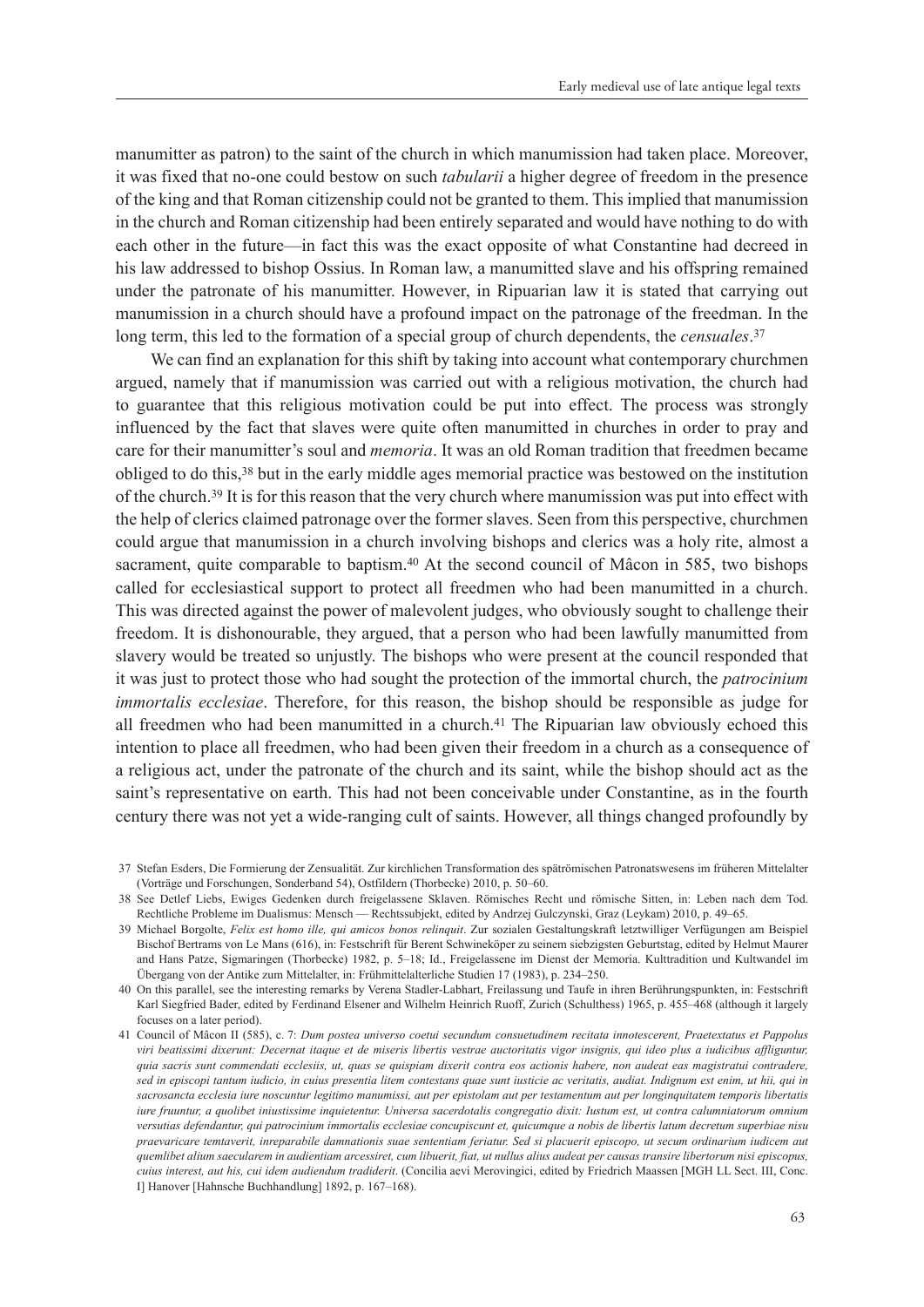the sixth century.42

Before coming to a conclusion, I would like to add one further example dating from the Carolingian period. Regino, abbot of the monastery of Prüm, composed a canon law collection for practical purposes around the year 900, the *libri duo de synodalibus causis*. 43 Regino had a broad command of source material at hand when compiling his work.44 When dealing with ecclesiastical manumission, Regino quoted different sources, some of which we have already considered. In chapter 416, which was based on a text no longer known to us, it is emphasized that all manumissions that were enacted for the salvation of one's soul had to take place in a church, and that the patronate over these freedmen had to be conferred upon this very church. As is explained at the end of the chapter, this had to happen, for it was written in the law of the Franks; however, this was not simply a pretext. In order to back up his claim, Regino quoted in the following chapter 417 word for word, but slightly abbreviated, the regulations of the Ripuarian law on the *tabularii* mentioned earlier. By doing so, he postulated that all slaves who had been manumitted in a church should come under the patronate of this church and its saint, and also made reference to the general principle *ecclesia vivit lege Romana*. However, this was not all. In addition to this, Regino quoted in chapter 418 the well-known law of Constantine from 321, again word for word, but slightly abbreviated.45 By quoting these texts more or less verbatim, Regino produced a historical series, which went back from his own time via Frankish law back to Constantine, the first Christian Roman emperor. While he ignored all developments and changes that had taken place between the fourth and the ninth century, Regino suggested a link between church manumission in his own time and Constantine, drawing a line of continuity for this practice back in time as far as it could go. Thus, it is suggested that what the Franks practised was church practice from the very beginning. However, this was, of course, not true.

### **4. Conclusion**

In the early middle ages, it was well-known and would never be forgotten that it was the Roman emperor Constantine who introduced manumission in church as a new sort of religiously motivated manumission, which was to be acknowledged by the state. However, the textual basis

<sup>42</sup> See Esders, Die Formierung der Zensualität (above, n. 37), p. 61–72.

<sup>43</sup> On the purpose of Regino's work, see Walter Hellinger, Die Pfarrvisitation nach Regino von Prüm. Der Rechtsgehalt des I. Buches seiner *Libri duo de synodalibus causis et disciplinis ecclesiasticis*, in: Zeitschrift der Savigny-Stiftung für Rechtsgeschichte, Kanonistische Abteilung 48 (1962), p. 1–116 and 49 (1963), p. 76–137.

<sup>44</sup> On Regino's working method, see Gerhard Schmitz, Ansegis and Regino. Die Rezeption der Kapitularien in den *Libri duo de synodalibus causis*, in: Zeitschrift der Savigny-Stiftung für Rechtsgeschichte, Kanonistische Abteilung 74 (1988) p. 95–132, and most recently Harald Siems, *In ordine posuimus*. Begrifflichkeit und Rechtsanwendung in Reginos Sendhandbuch, in: Recht und Gericht in Kirche und Welt um 900, edited by Wilfried Hartmann (Schriften des Historischen Kollegs 69), Munich 2007 (Oldenbourg) p. 67–90 and Karl Ubl, Doppelmoral im karolingischen Kirchenrecht? Ehe und Inzest bei Regino von Prüm, ibid. p. 91–124.

<sup>45</sup> Regino of Prüm, Libri duo de synodalibus causis I, CCCCXVI. *De eadem re* (*Quod manumissio in ecclesia debet fieri*). *Unde supra* [unknown]: *Non solum autem qui ad clerictaus ordinem provendi sunt, in ecclesia manumittendi sunt, verum etam hi, quos quisque pro remedio animae suae emancipari vult, secundum legem mundanam in ecclesia absolvi debent et eiusdem ecclesiae patrocinio commendari. Scriptum quippe est in Pacto Francorum:* CCCCXVII. *De eadem re. Ex Pacto* [= Lex Ribuaria 61, see above, n. 36]: *Hoc etiam volumus, ut qualiscunque Francus Ripuarius servus suum pro remedio animae suae secundum legem Romanam liberam facere voluerit, ut in ecclesia coram presbyteris, diaconibus seu cuncto clero et plebe in manu episcopi servum cum tabulis tradat, et episcopus archidiacono iubeat, ut ei tabulas secundum legem Romanam, qua ecclesiae vivunt, scribere faciat, et tam ipse, quam et omnis procreatio eius liberi permaneant et sub tuitione ecclesiae consistant et omnem reditum status sui ad ecclesiam persolvant, et non alicubi nisi ad ecclesiam, ubi relaxati sunt, mallum teneant. Et si absque liberis discesserint, nullum alium nisi ecclesiam relinquant heredem*. CCCCXVIII. *De eadem re. Ex lege Romana*  [= Cod. Theod. IV, 7, 1, see above, n. 23]: *Imperator Constantinus Augustus Osio episcopo Cordubensi. Qui manumittendi in sacrosancta ecclesia habuerit voluntatem, tantum est, ut sub praesentia sacerdotum servos suos velit absolvere, noverit, eos, suscepta libertate, cives esse Romanos. Nam si clerici mancipiis suis dare voluerint libertatem, etiamsi extra conspectum fecerint sacerdotum, vel sine scriptura verbis tantum fuerint absoluti, manebit, sicut civibus Romanis, integra et plena libertas*. (Das Sendhandbuch des Regino von Prüm, edited and translated (into German) by Wilfried Hartmann [Ausgewählte Quellen zur deutschen Geschichte des Mittelalters. Freiherr-vom-Stein-Gedäcthnisausgabe 42, 2004, p. 188–191 and p. 210–215).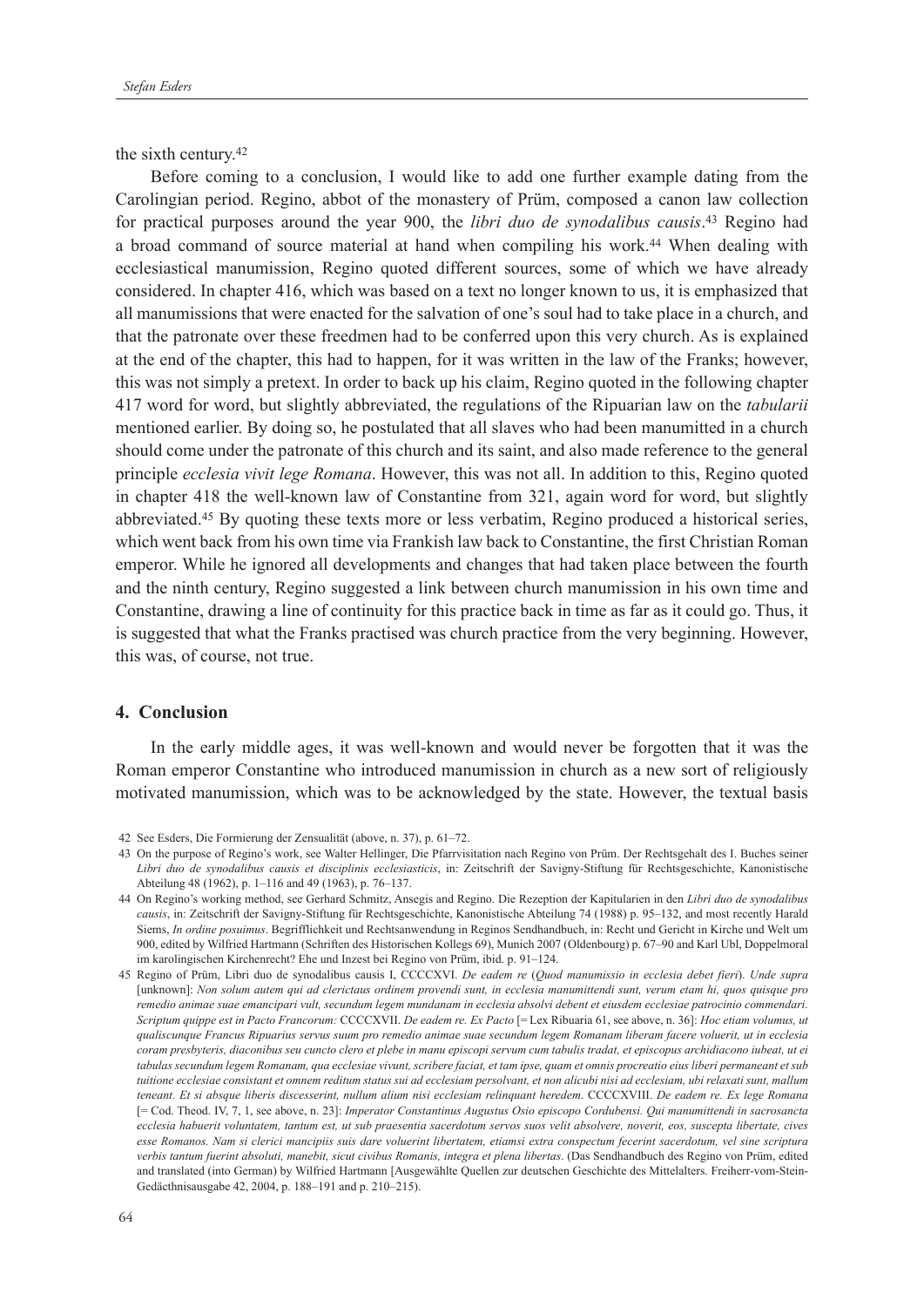for this was very thin from the beginning, since of Constantine's five or more laws on this, only one or two pieces survived due to their incorporation into the late antique law-codes. This is why subsequently Constantine's law from 321 was used for all kinds of purposes and little attention was paid to whether this was actually written in Constantine's law.

Thus, the scrappiness of textually based knowledge on the *manumissio in ecclesia*, and the heterogeneity of the law of 321, made it not only possible, but rather necessary to reinterpret and adapt it time and again for different purposes. The actors of this process were very different too. The original laws, beginning from the tetrarchic period,<sup>46</sup> seem to have been drafted by the imperial quaestor;47 also their incorporation into the Theodosian and Justinianic Codes appears to have been the work of late Roman imperial jurists acting as *quaestor sacri palatii*. 48 By contrast, the *Lex Romana Burgundionum* was obviously a compilation produced by provincial jurists living in Southern Gaul.49 The person who was responsible for the formulation and compilation of the formularies from Bourges was apparently a local notary or a cleric working in that city,50 whereas the Ripuarian law was quite likely drafted by an early medieval count or duke with the assistance and consent of local clerics and laymen.<sup>51</sup> Finally Regino, the abbot of Prüm, was an expert in canon law and historiography, working in a monastery of the Eifel region with close connections to the Carolingian court.52

Thus, it must be assumed that the authors dealing with our texts had a strikingly different intellectual and cultural background and very different purposes. As I hope I have shown, the example of the *manumissio in ecclesia* illustrates the ways in which early medieval minds could use authoritative texts as pretexts. The incorporation of Constantine's law into legal codes marked two early stages of placing them in the context of civil law and ecclesiastical law. Thus, their position in the codes of Theodosius II and Justinian provided different textual frameworks for their reception. What we can observe in the following centuries is the use of different intellectual techniques to adapt Constantine's text to changing purposes. Analogies were drawn, the law was used as a historical precedent, while the authority of Constantine as the first Christian emperor was emphasized. However, references to religious motivation and practice served to alter tradition, justify a departure from Roman tradition in certain respects, question legal formalities, and emphasize the importance of religious intention for the enactment of legal action.<sup>53</sup> Charter clauses such as *pro remedio animae*, *pro remissione peccatorum* illustrate the normative power of Christian discourse.54 Any individual acting for the remission of his sins could do one thing that came to be regarded as the most honourable and important thing to do within a Christian society. Thus, if necessary, Christian discourse on the manumission of slaves in churches could be used to alter manumission procedure but also other traditions. However, as we have seen in case of ecclesiastical manumission, there were many co-existing traditions in early medieval society—traditions of law, traditions of family custom, of religion, etc. Thus, one primary function of the intertextual relations

46 See Corcoran, The Empire of the Tetrarchs (above, n. 9), p. 12.

47 Jill Harries, The Roman Imperial Quaestor from Constantine to Theodosius II, in: Journal of Roman Studies 78 (1988), p. 148–172.

48 See Humfress, Law and Legal Practice in the Age of Justinian (above, n. 15), p. 163–165; on the jurists later commissioned by Justinian see also Tony Honoré, Tribonian, London (Duckworth) 1978, p. 139–186.

<sup>49</sup> See above, n. 27.

<sup>50</sup> See Liebs, Römische Jurisprudenz in Gallien (above, n. 16), p. 235–240.

<sup>51</sup> See above, n. 35.

<sup>52</sup> See above, n. 44.

<sup>53</sup> Compare Okko Behrends, Treu und Glauben. Zu den christlichen Grundlagen der Willenstheorie im heutigen Vertragsrecht, in: Christentum und modernes Recht. Beiträge zum Problem der Säkularisierung, edited by Gerhard Dilcher and Ilse Staff, Frankfurt am Main (Suhrkamp) 1984, p. 255–303.

<sup>54</sup> See Arnold Angenendt, *Donationes pro anima*. Gift and Countergift in the Early Medieval Liturgy, in: The Long Morning of Medieval Europe. New Directions in Early Medieval Studies, edited by Jennifer R. Davis and Michael McCormick, Aldershot (Ashgate) 2008, p. 131–154.